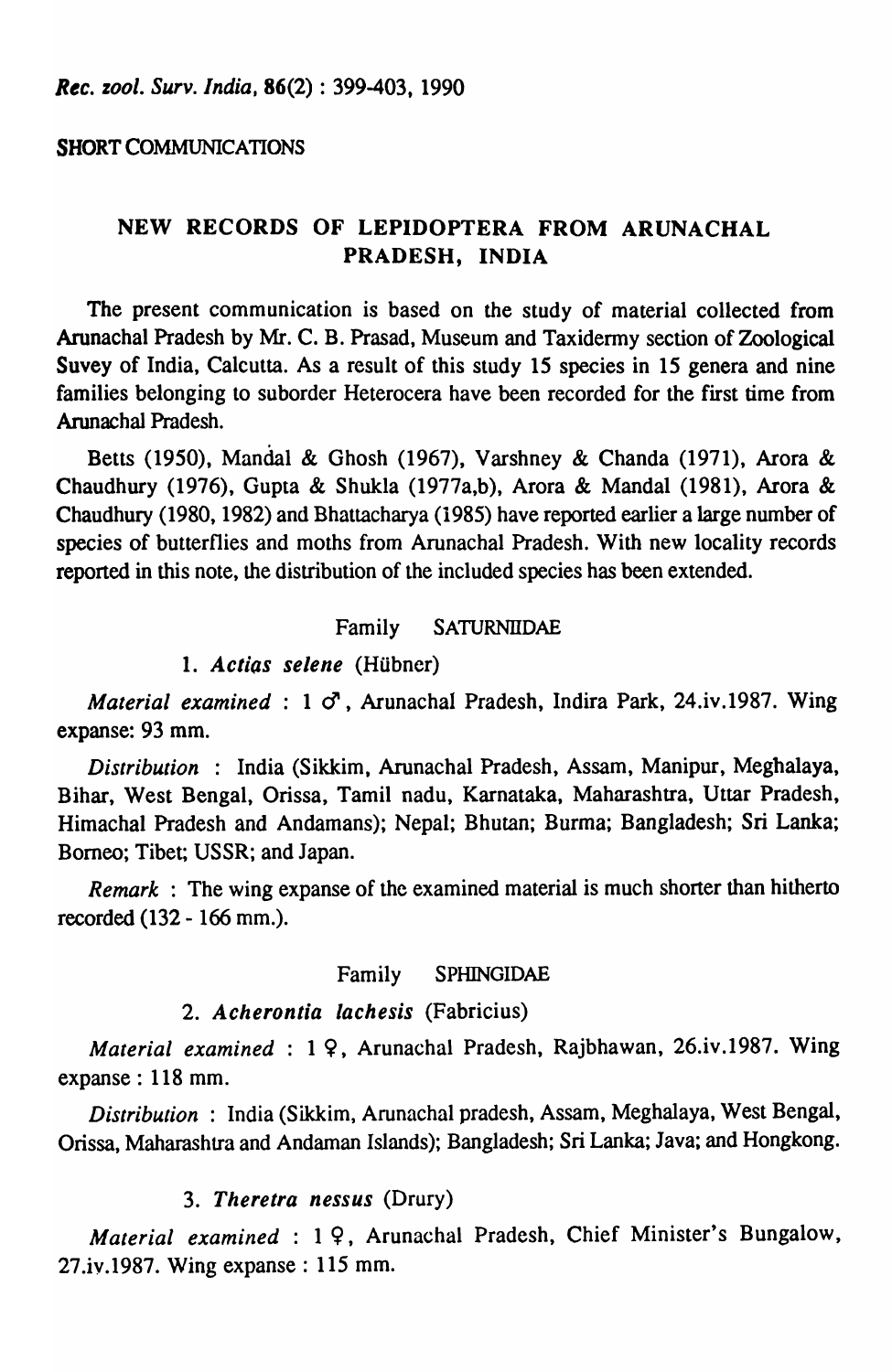*Distribution* : 19, India (Sikkim, Arunachal Pradesh, Assam, Meghalaya, Karnataka and Mahara~htra); Bangladesh; Pakistan; Sri Lanka; Java; and Hongkong.

## 4. Rhyncoloba acteus (Cramer)

*Material examined* : 19, Arunachal Pradesh; Chief Minister's Bungalow, 29.iv.1987. Wing expanse: 72 mm.

*Distribution* : India (Sikkim, Arunachal Pradesh, Assam, West Bengal, Maharashtra, Himachal Pradesh (Kulu), and Andaman Islands); Sri Lanka; Burma; Borneo and Java.

## Family ZYGAENIDAE

## 5. 11 *eterusia magnifica* (Butler)

*Material examined* : 1  $\sigma$ , Arunachal Pradesh, Chief Minister's Bungalow, 27.iv.1987. Wing expanse: 55mm.

*Distribution* : India (Sikkim, Arunachal Pradesh, Assam and Meghalaya) and Bangladesh.

#### Family COSSIDAE

#### *6. Xyleutes persona* (Le Guillou)

*Material examined* : 1  $\sigma$ , Arunachal Pradesh, Chief Minister's Bungalow, 27.iv.1987. Wing expanse: 128 mm.

*Distribution* : India (Sikkim, Arunachal Pradesh, Nagaland, West Bengal, Uttar Pradesh, Himachal Pradesh, Jammu & Kashmir and South India). Bangladesh; Burma; Sri Lanka; Indonesia and China.

#### Family LYMANTRIIDAE

#### 7. Numenes siletti Walker

*Material examined* : 1  $\sigma$ , Arunachal Pradesh, Chief Minister's Bungalow, 27.iv.1987. Wing expanse: 52 mm.

*Distribution* : India (Sikkim, Arunachal Pradesh, Assam and Meghalaya) and Burma.

#### 8. Imaus mundus (Walker)

*Material examined*: 19, Arunachal Pradesh, Rajbhawan, 24.iv.1987. Wing expanse: 72 mm.

*Distribution* : India (West Bengal, Assam and Arunachal Pradesh); Bhutan; Bangladesh and Java.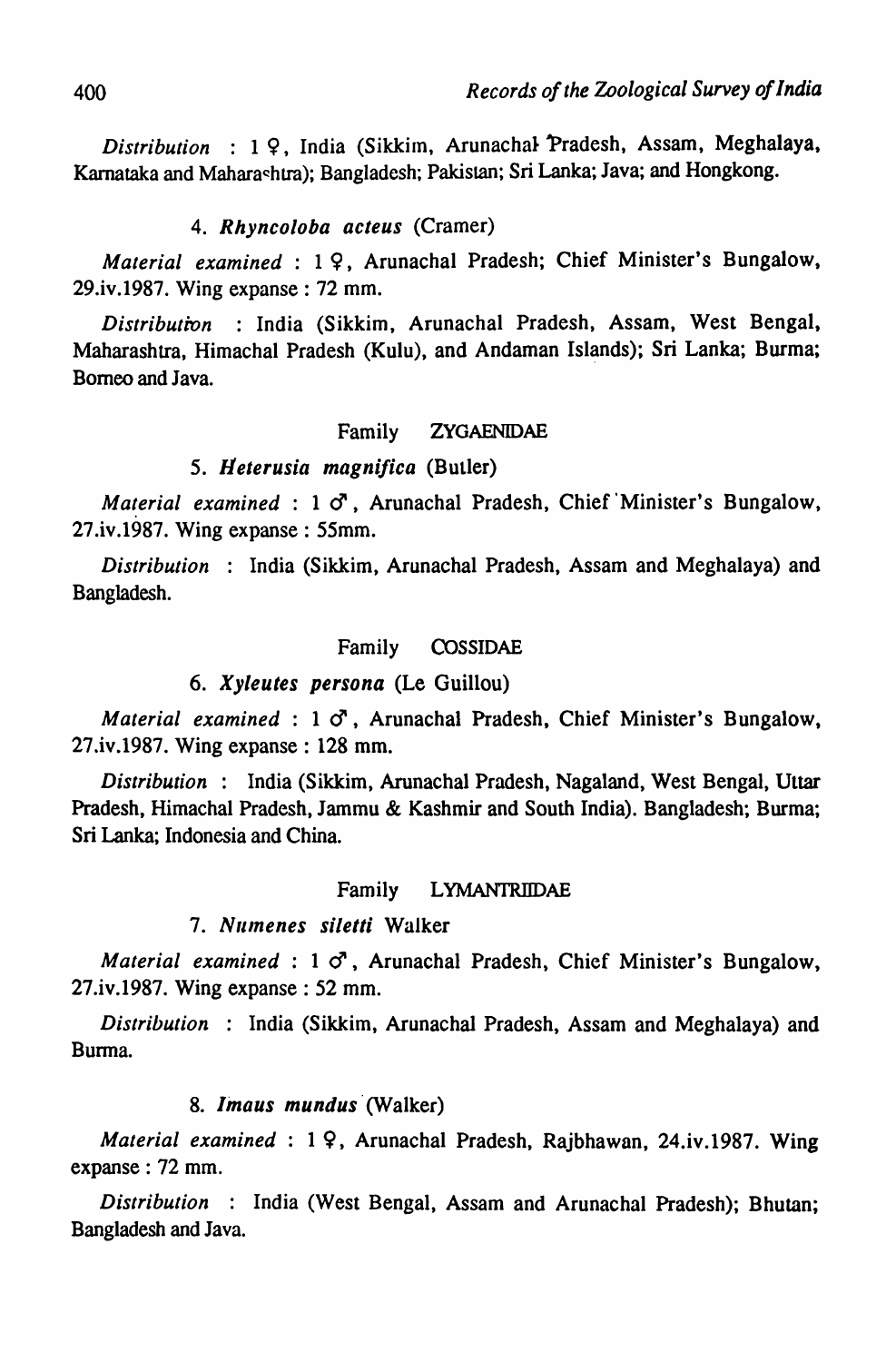## Family HYPSIDAE

# 9. Hypsa complana Walker

*Material examined* : 19, Arunachal Pradesh, Chief Minister's Bungalow, 29 .iv .1987. Wing expanse: 63 mm.

*Distribution* : India (Sikkim, Arunachal Pradesh, Assam, Orissa and Nilgiris); Sri Lanka; Burma; Singapore; Timor.

*Remarks:* The wing expanse is smaller than recorded earlier (74 mm.).

## Family ARCTIIDAE

## 10. Chionaema bellissima (Moore)

*Material examined* : 1  $\sigma$ , Arunachal Pradesh, Chief Minister's Bungalow, 27.iv.1987. Wing expanse: 48 mm.

*Distribution* : India (Sikkim, Arunachal Pradesh, Uttar Pradesh (Mussooree) and North-West Himalayas) and Burma.

## Family AGARISTIDAE

## 11. Eusemia adulatrix Kollar

*Material examined:* 19, Arunachal Pradesh, Indira Park, 24.vi.1987. Wing expanse: 65 mm.

*Distribution* Throughout India and Burma.

## Family NOCTUIDAE

#### 12. Apsarasa radians (Westwood)

*Material examined* : 1  $\sigma$ , Arunachal Pradesh, Chief Minister's Bungalow, 28.iv.1987. Wing expanse: 44 mm.

*Distribution* : India (Sikkim, Arunachal Pradesh, Assam and Andaman Islands).

# 13. Phyllodes eyndhovii Voll.

*Material examined* :  $1 \circ$ , Arunachal Pradesh, Chief Minister's Bungalow, 28.iv.1987. Wing expanse : 112 mm.

*Distribution* : India (Sikkim, Arunachal Pradesh and Assam) and Borneo.

*Remarks* : The wing expanse of the material examined is much shorter than the earlier recorded (136 mm.).

## 14. Maenas salaminia (Fabricius)

*Material examined* :  $1 \circ$ , Arunachal Pradesh, Chief Minister's Bungalow, 28.iv .1987. Wing expanse: 86 mm.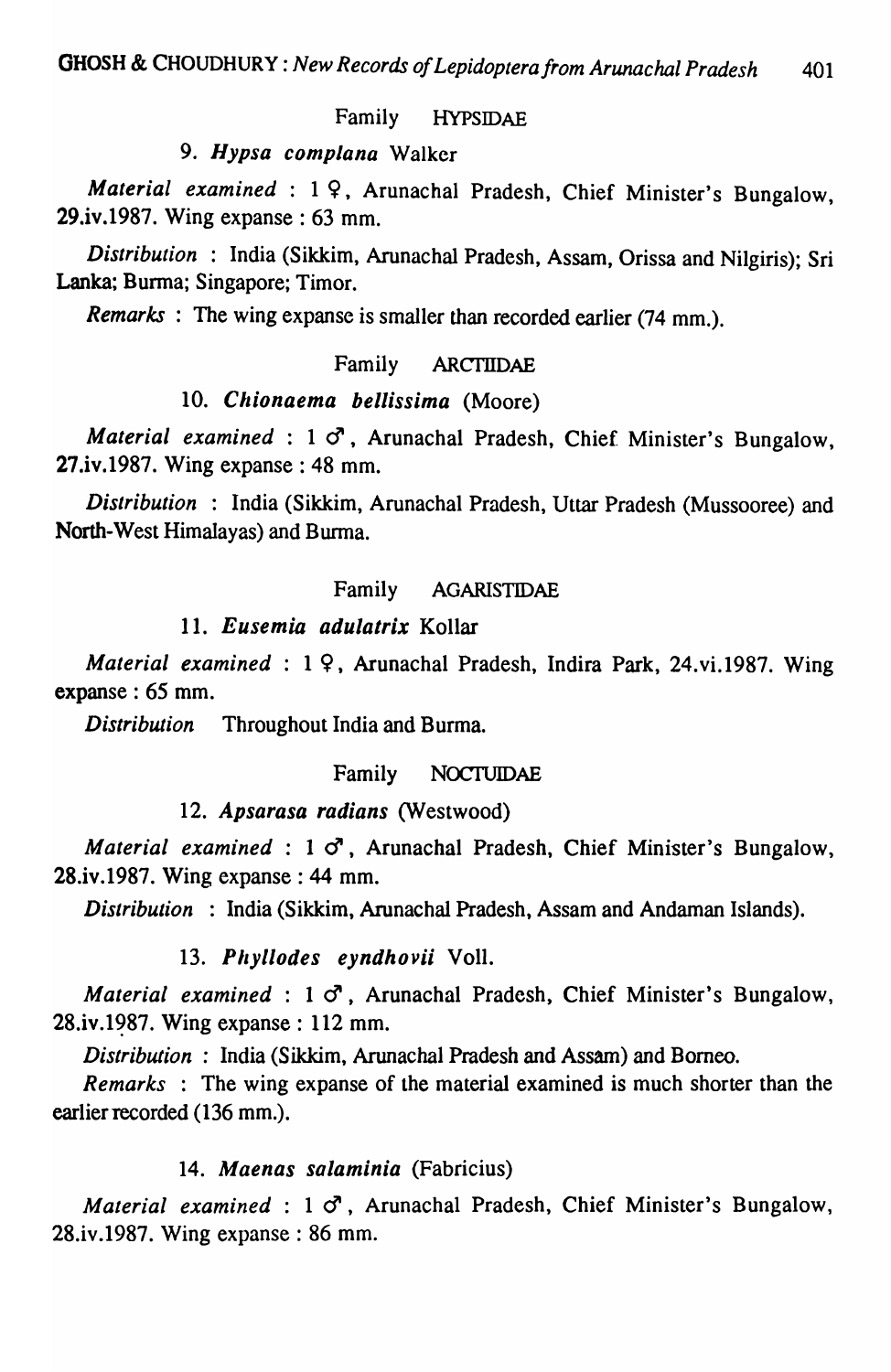*Distribution* : India (Sikkim, Arunachal Pradesh, Assam, Meghalaya and Nicobar Is.); Bangladesh; Singapore; China; Taiwan; Java; Australia and Japan.

## Family URANIIDAE

# *15. Nyctelemon patroclus* (Linnaeus)

*Material examined* : i 9, Arunachal Pradesh, Rajbhawan, 24.iv .1987. Wing expanse: 112 mm.

*Distribution* : India (Arunachal Pradesh and Andamans); Bangladesh; Burma; China; the Philippines; Malaya and Burma.

#### ACKNOWLEDGEMENT

The authors are grateful to the Director, Zoological Survey of India for the facilities extended during this work.

## REFERENCES

- Arora, G. S. & Chaudhury, M. 1976. Observations on an abnormal *Danaus genutia genutia* (Cramer) (Lepidoptera: Danaidae). *Newsl. zool. Surv. India,* 2(6) : 234-235.
- Arora, G. S. & Chaudhury, M. 1980. Description of hitherto unknown male of *Ectrocta diaphana* Hampson (Lepidoptera: Bombycidae) from India. *Proc. Zool. soc., Calcutta,* 31 : 29 - 32.
- Arora, G. S. & Chaudhury, M. 1982. On the Iepidopterous fauna of Arunachal Pradesh & adjoining areas of Assam in North-East India: Family Arctiidae. *Zool. Surv. India, Tech. Monogr.,* No.6: 1 - 63.
- Arora, G. S. & MandaI, D. K. 1981. On the Papilioninae (Papilionidae : Lepidoptera) from Arunachal Pradesh & adjoining areas of Assam in North-Eastern India. *Rec. zoo* I. *Surv. India, Occ. paper,* No. 29 : 1 - 65.
- Betts, F. N. 1950. On a collection of butterflies from the Balipara Frontier Tract and the Subansiri area (Northern Assam). J. *Bombay nat. Hist. Soc.*, 49(3): 488-502. 1 map.
- Bhattacharya, D. P. 1985. Fauna of Namdapha : Arunachal Pradesh 'A proposed Biosphere Reserve' Insecta: Lepidoptera. Part 1. Papilionidae. *Rec. zool. Surv. India,* 82(1t4) : 73-82; Part II. Nymphalidae. *Rec. zool. Surv. India,*  82(1-4): 83-97; Part III. Picridae, Danaidae, Satyridae and Lycaenidae. *Rec. zool. Surv.lndia,* 82(1-4): 99-116.

Gupta, I. J. & Shukla, J. P. N. 1977(a). On a collection of Moths (Lepidoptera: